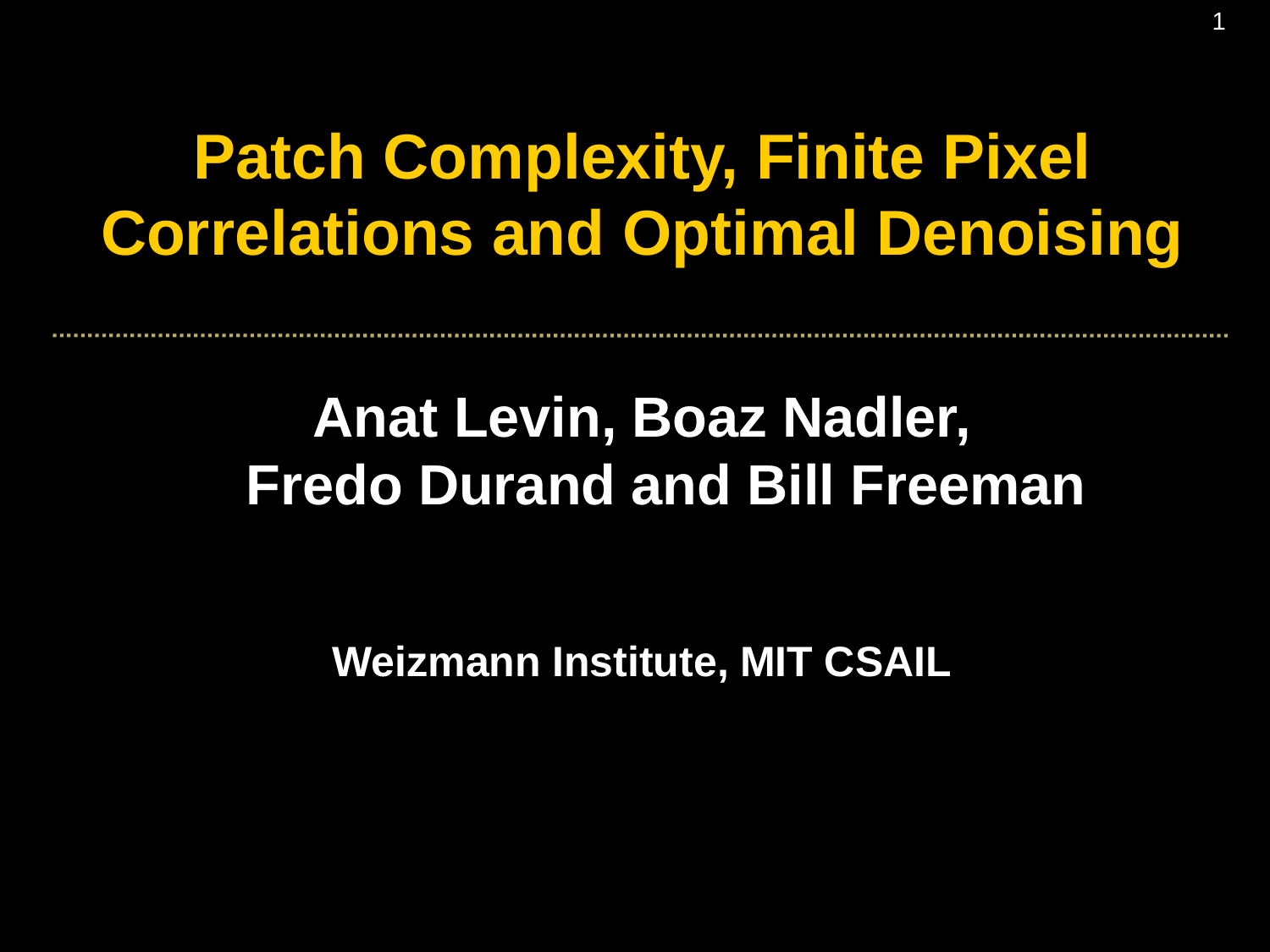### **Image denoising**



**Many research efforts invested, and results harder and harder to improve: reaching saturation?**

- **What uncertainty is inherent in the problem?**
- **How further can we improve results?**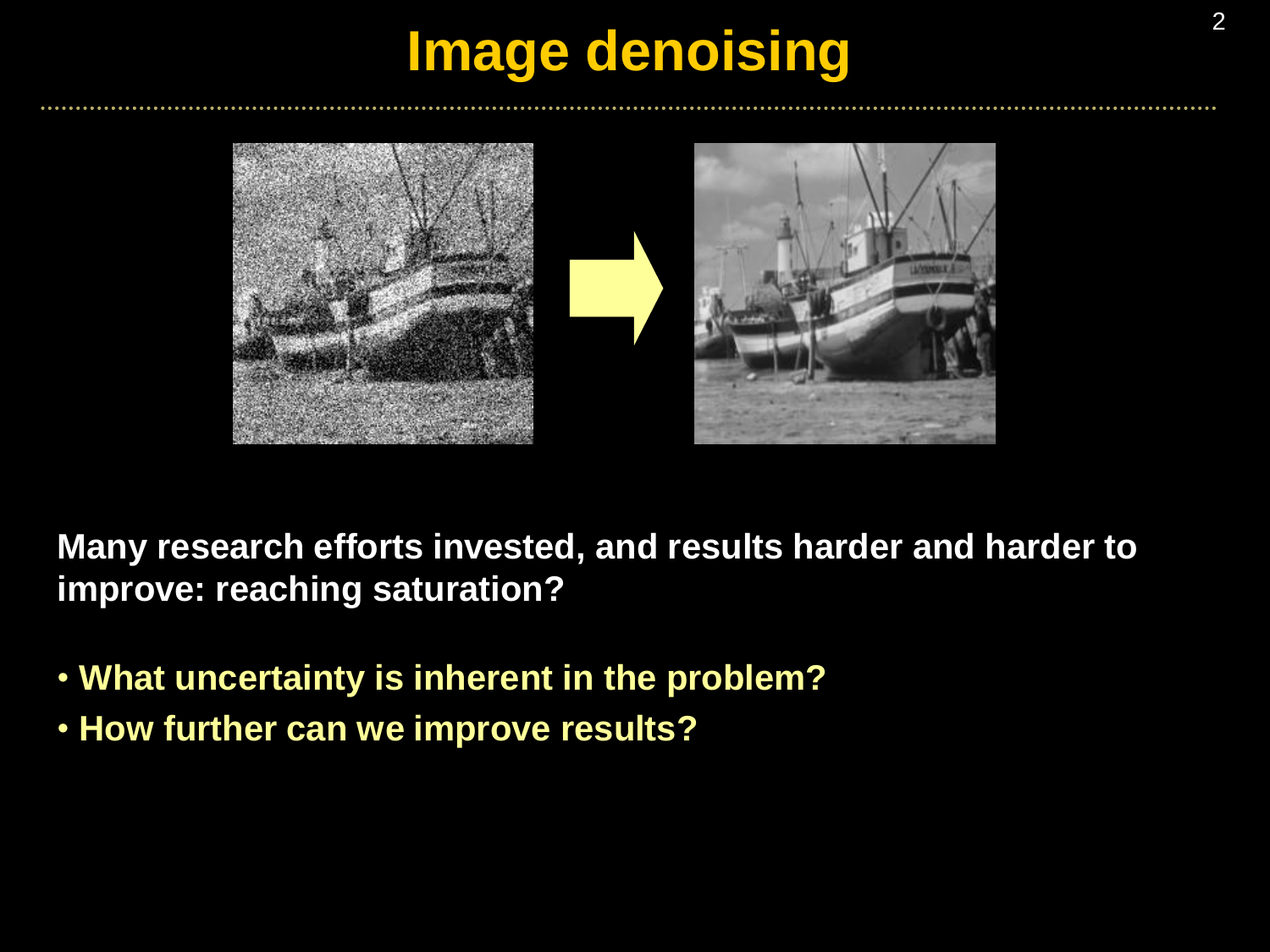### **Denoising Uncertainty**

**What is the volume of all clean x images that can explain a noisy image y?**

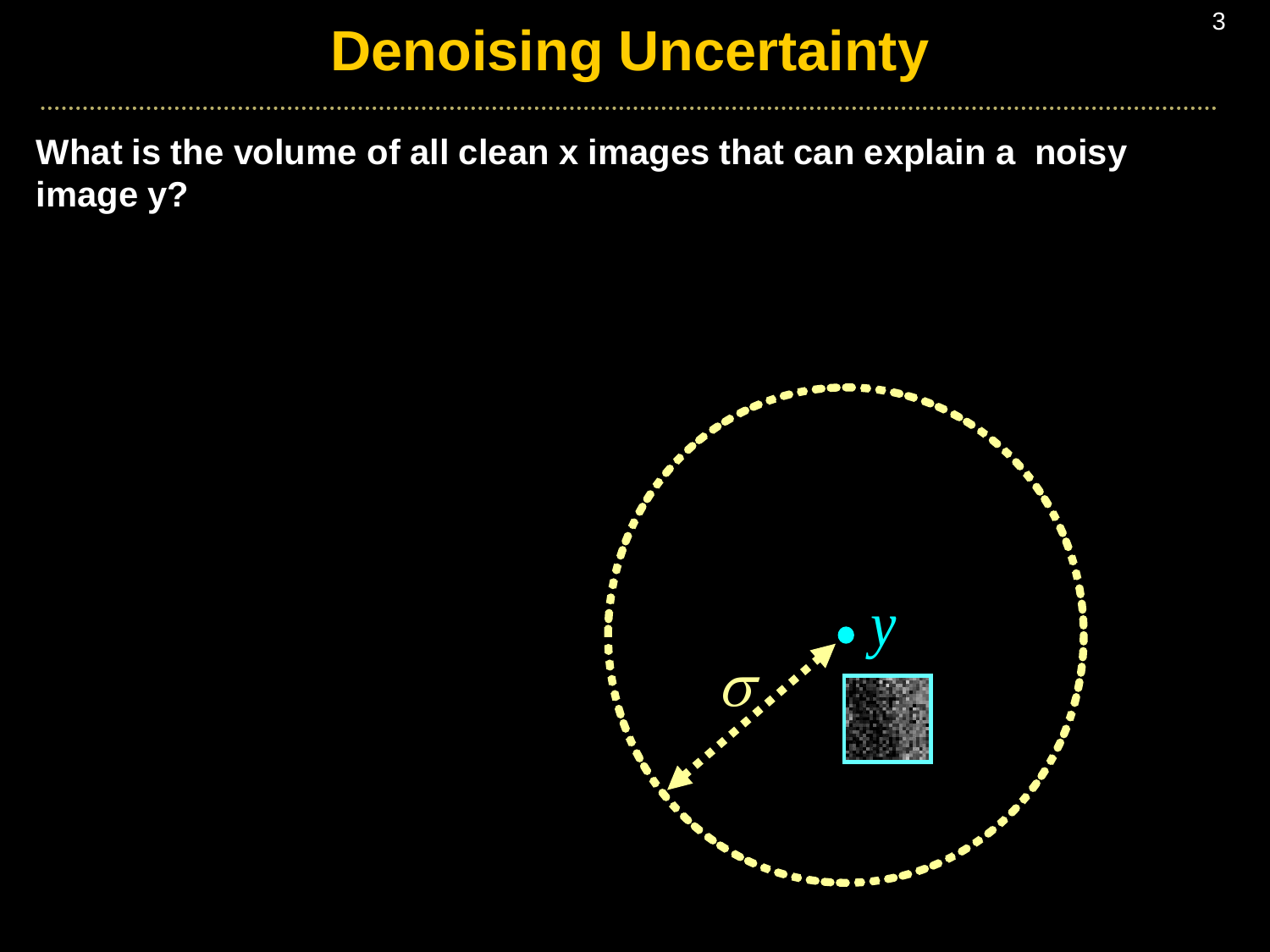## **Denoising Uncertainty**

**What is the volume of all clean images x that can explain a noisy image y?**

**Multiple clean images within noise level.** 

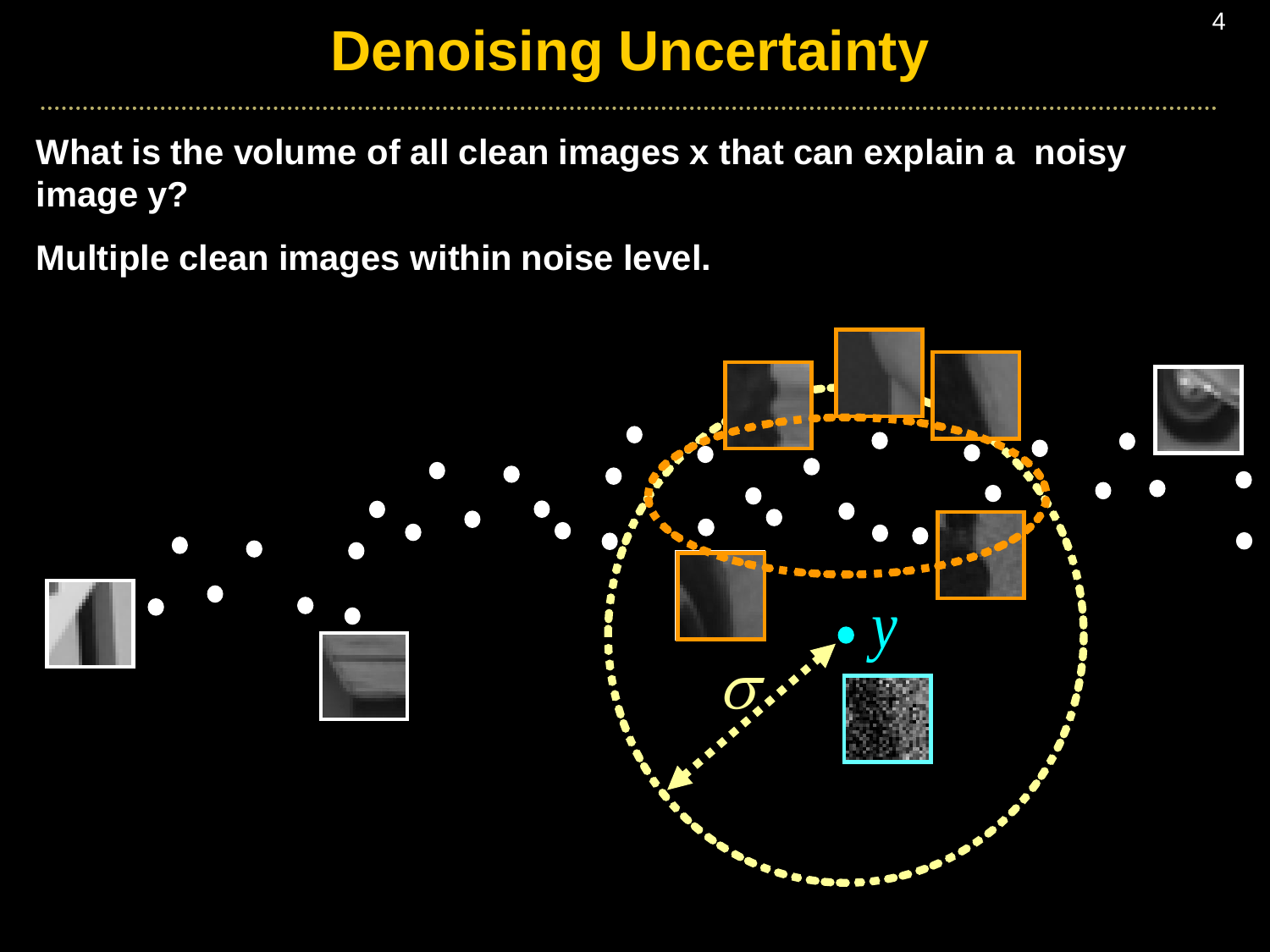## **Denoising limits- prior work**

• **Signal processing assumptions (Wiener filter, Gaussian priors)**

• **Limits on super resolution- numerical arguments, no prior** *[Baker&Kanade 02]*

• **Sharp bounds for perfectly piecewise constant images**  *[Korostelev&Tsybakov 93, Polzehl&Spokoiny 03]*

• **Non-local means- asymptotically optimal for infinitely large images. No analysis of finite size images.**  *[Buades,Coll&Morel. 05]*

• **Natural image denoising limits, but many assumptions which may not hold in practice and affect conclusions.**  *[Chatterjee and Milanfar 10]*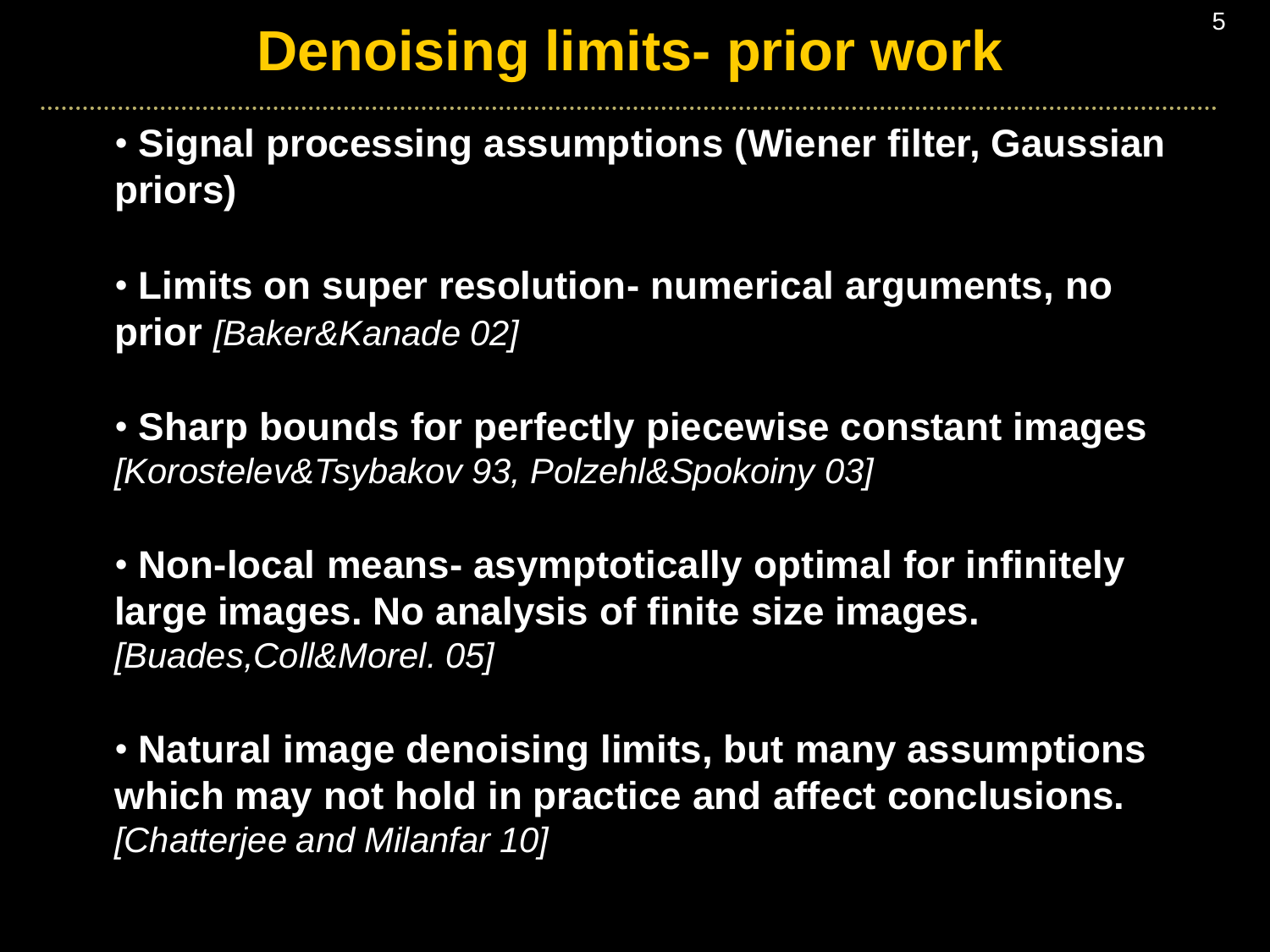$$
\text{MMSE} = \int p(y) V_{x|y} = \int p(y) \int p(x | y) (x_c - \mu(y))^2 dxdy
$$

**MMSE= conditional variance, achieved by the conditional mean**

**MMSE with the exact p(x) (and not with heuristics used in practice), is the** *optimal possible denoising. By definition.* 

**Using internal image statistics or class specific information might provide practical benefits, but cannot perform better than the MMSE.** *By definition!*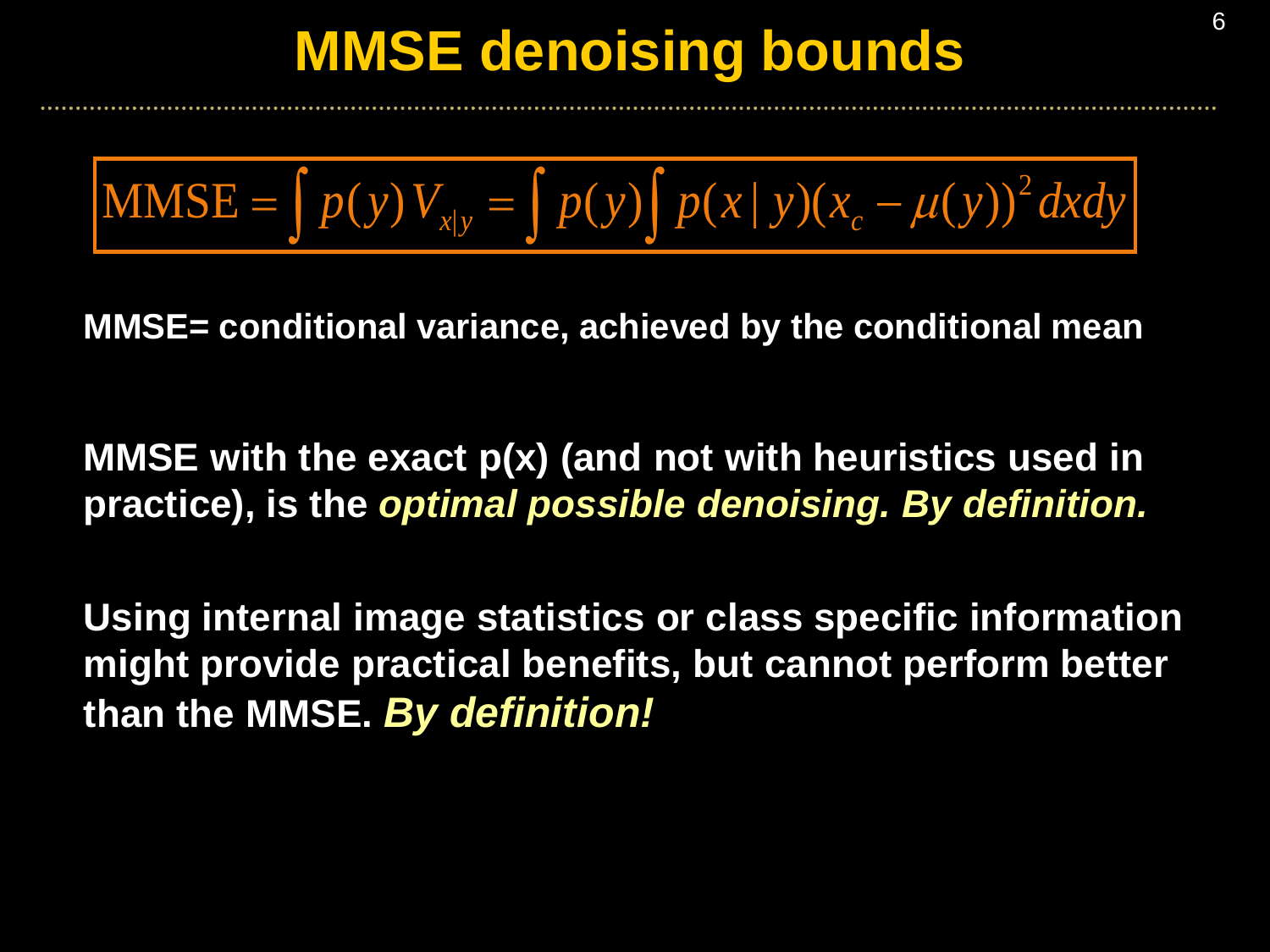### **MMSE with a finite support**

$$
\begin{aligned} \n\text{MMSE}_{\mathbf{d}} &= \int p(y_{w_d}) V_{x_{w_d} | y_{w_d}} \\ \n&= \int p(y_{w_d}) \int p(x_{w_d} | y_{w_d}) (x_c - \mu_d(y))^2 \, dxdy \n\end{aligned}
$$

 $\mathbf{MMSE}_{\mathbf{d}}$  best possible result of any algorithm which can utilize a  $d{=}k\times k$  window  $w_d$  around a pixel of interest

> **e.g. spatial kernel size in bilateral filter, patch size in non-parametric methods**

**Non Local Means: effective support = entire image**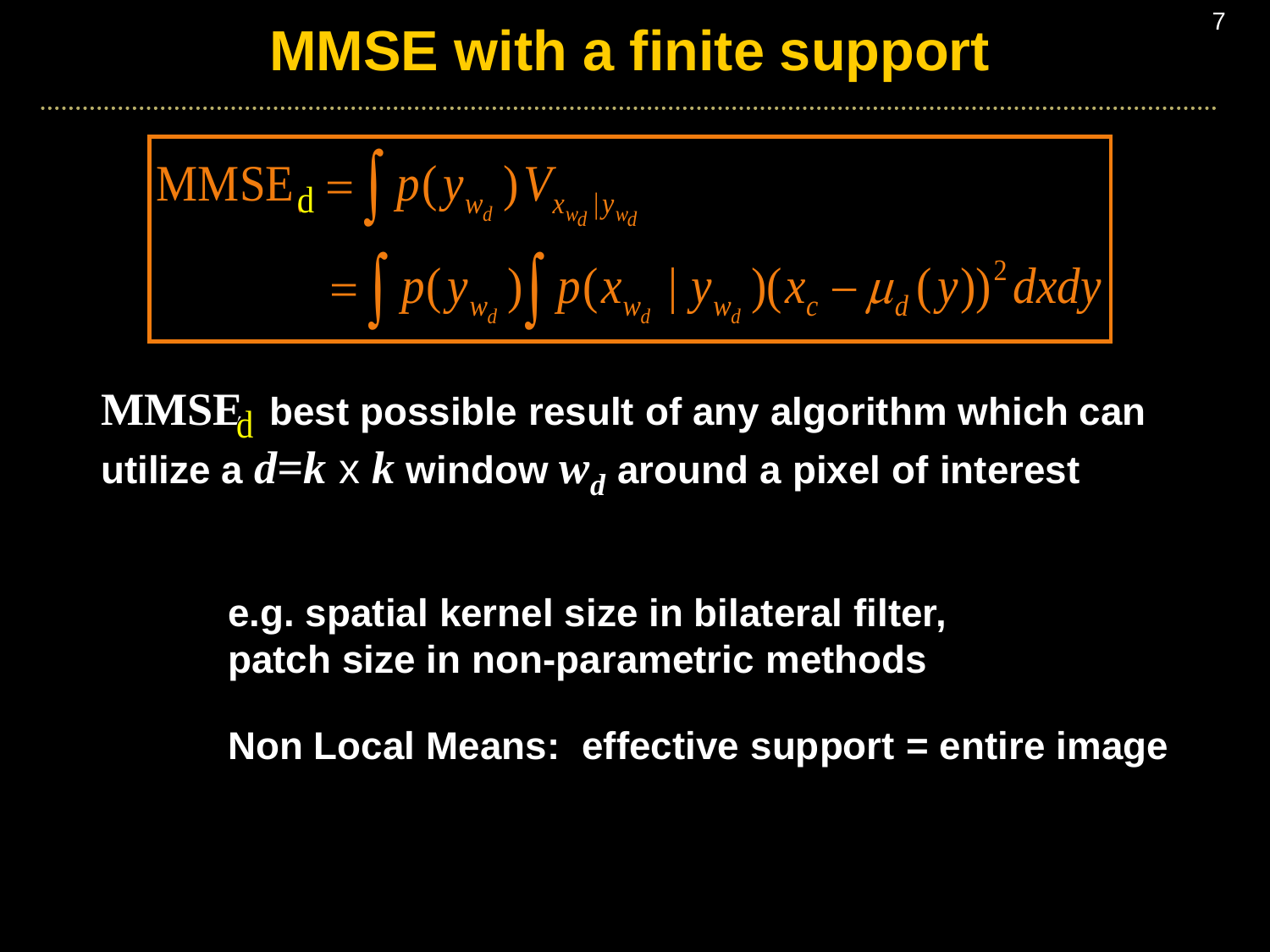## **Estimating denoising bounds in practice**

$$
MMSE = \int p(y) \int p(x | y) (x_c - \mu(y))^2 dxdy
$$

**Challenge: Compute MMSE without knowing p(x)?**

### **The trick** *[Levin&Nadler CVPR11]***:**

**We don't know p(x) but we can sample from it** 

**Evaluate MMSE non parametrically**

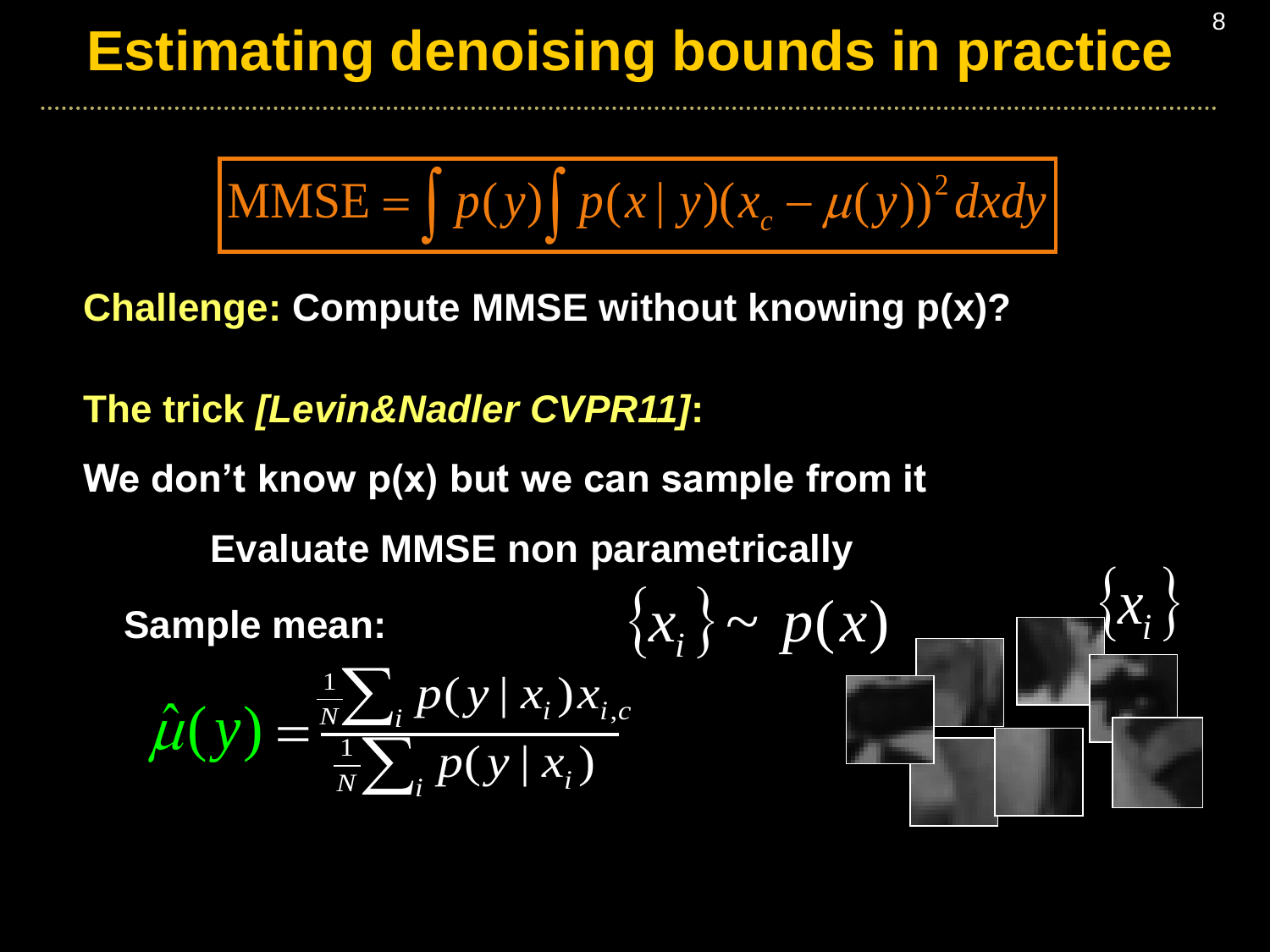### **MMSE as a function of patch size**



#### *[Levin&Nadler CVPR11]***:**

**For small patches/ large noise, non parametric approach can accurately estimate the MMSE.**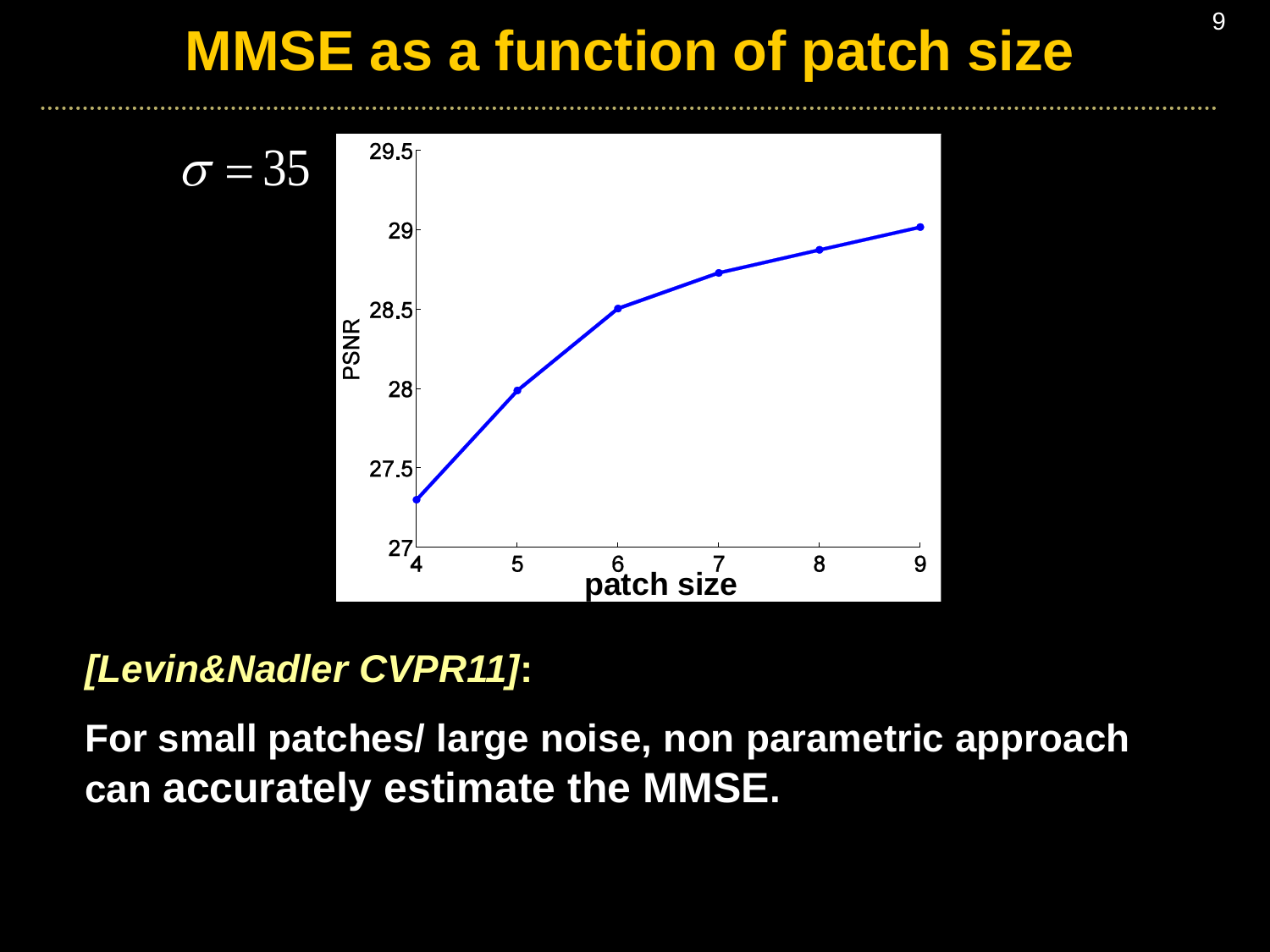## **MMSE as a function of patch size**



#### **How much better can we do by increasing window size?**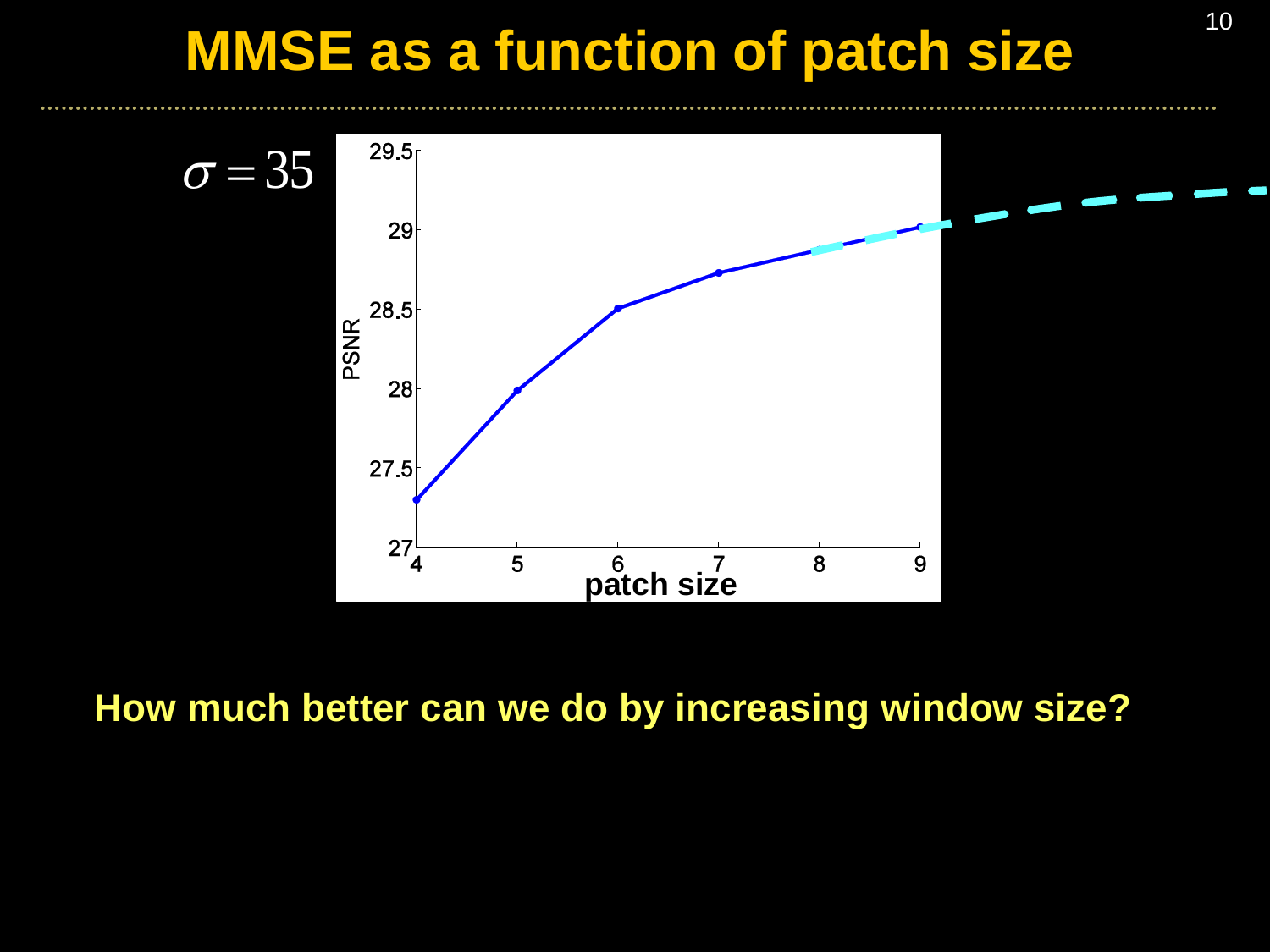### **Questions:**

### • *For non-parametric methods:*

 **How does the difficulty in finding nearest neighbors relates to the potential gain, and how can we make a better usage of a given database size?**

#### • *For any possible method:*

 **Computational issues aside, what is the optimal possible restoration? Can we achieve zero error?**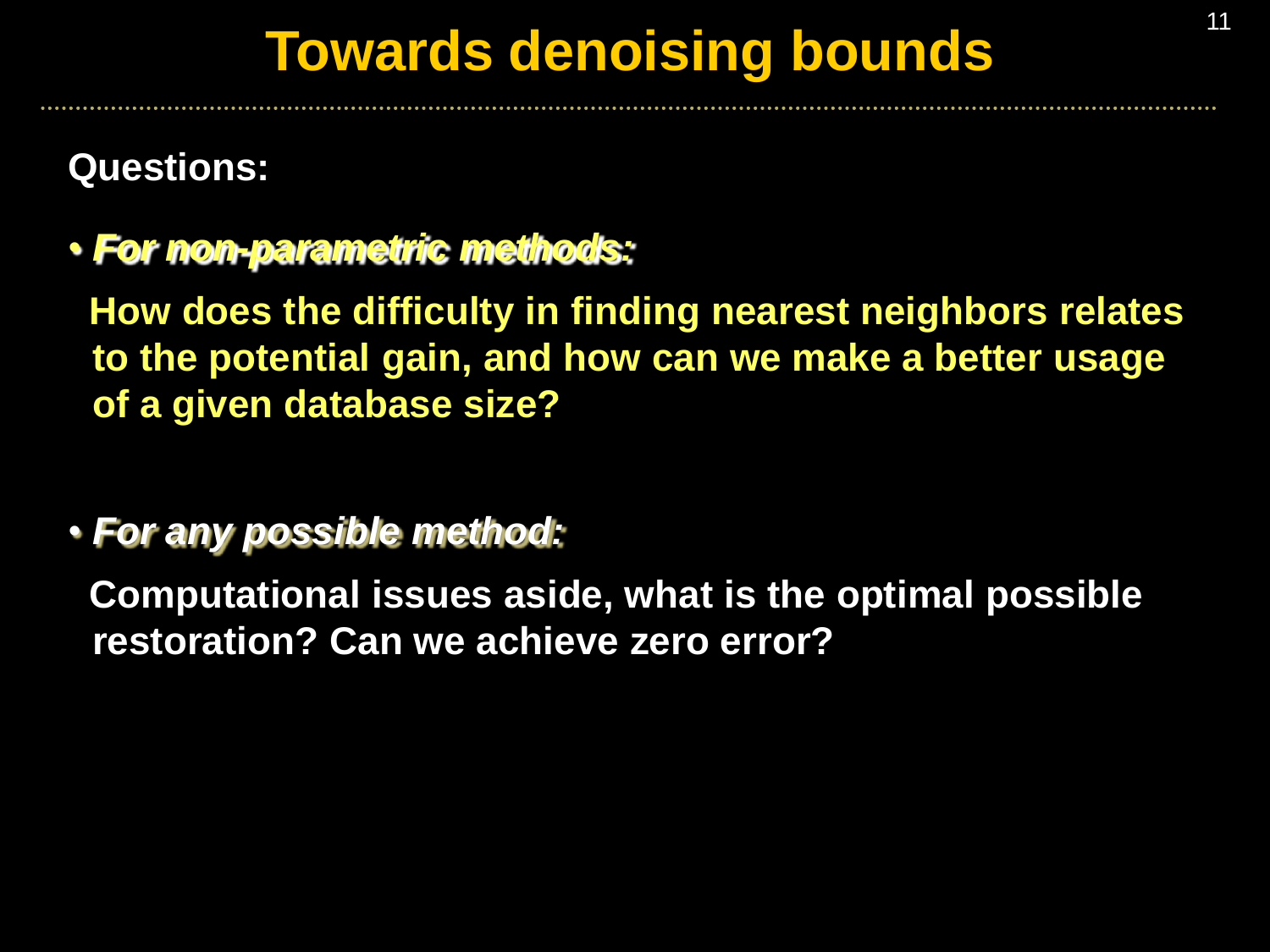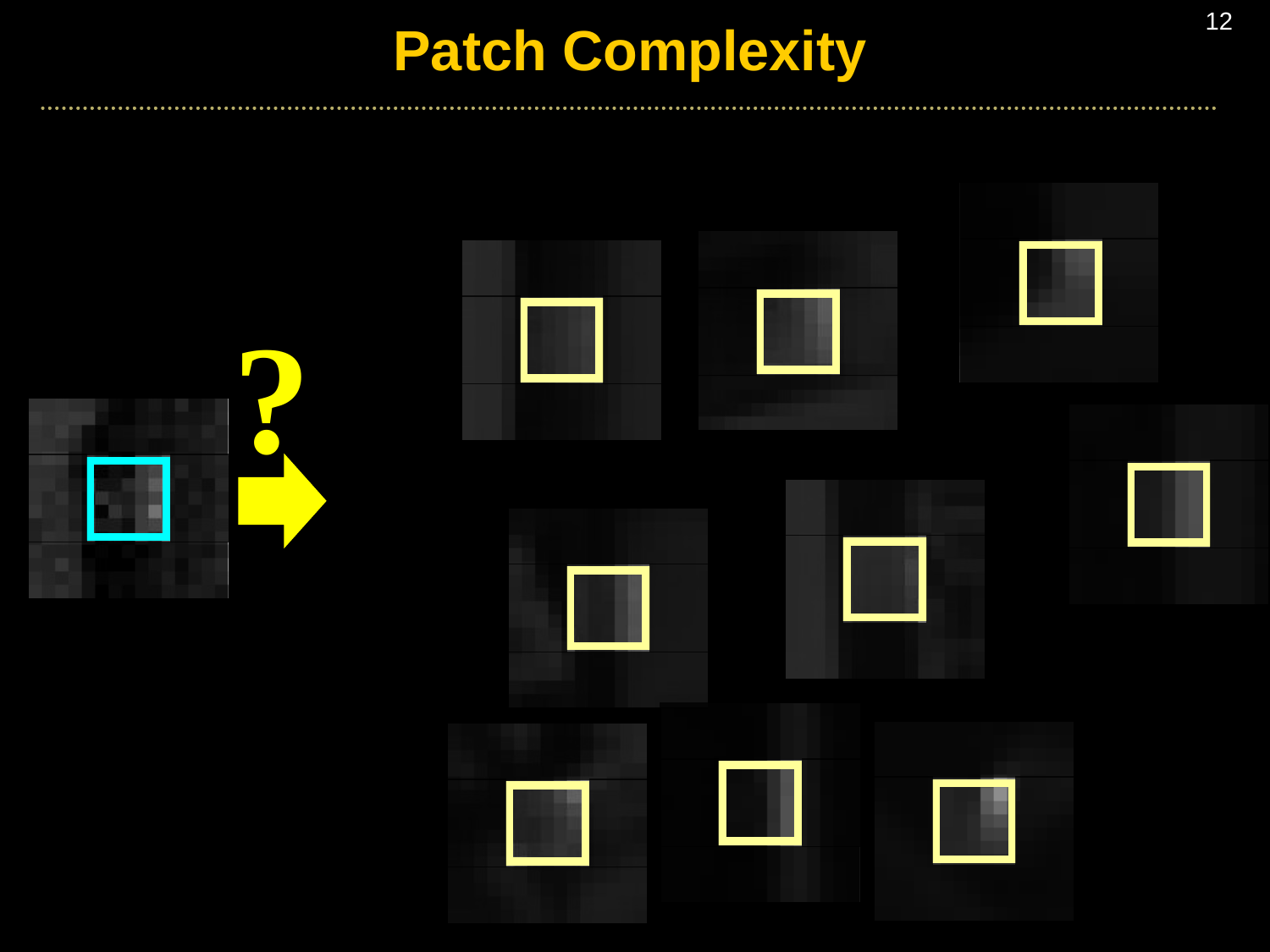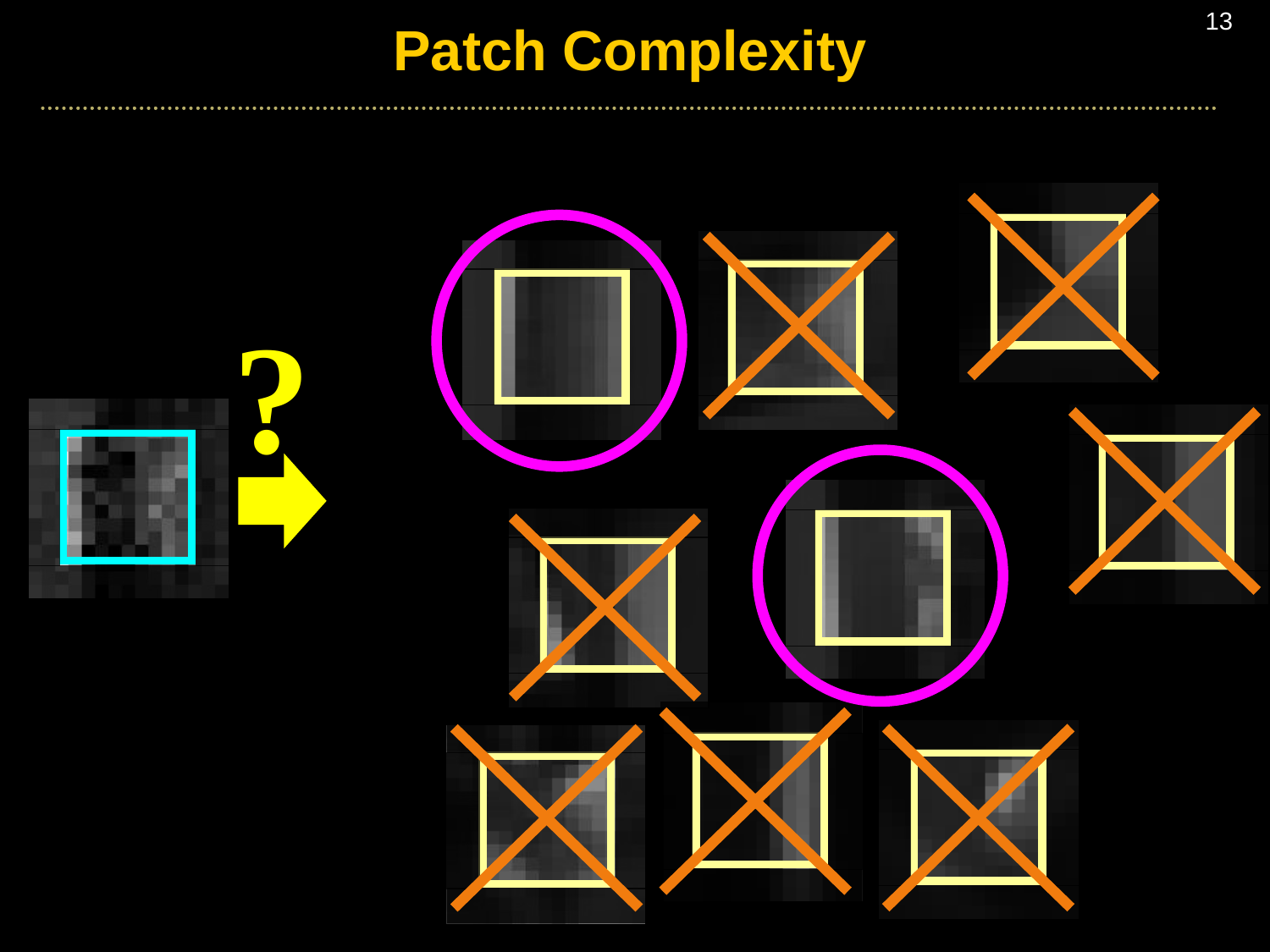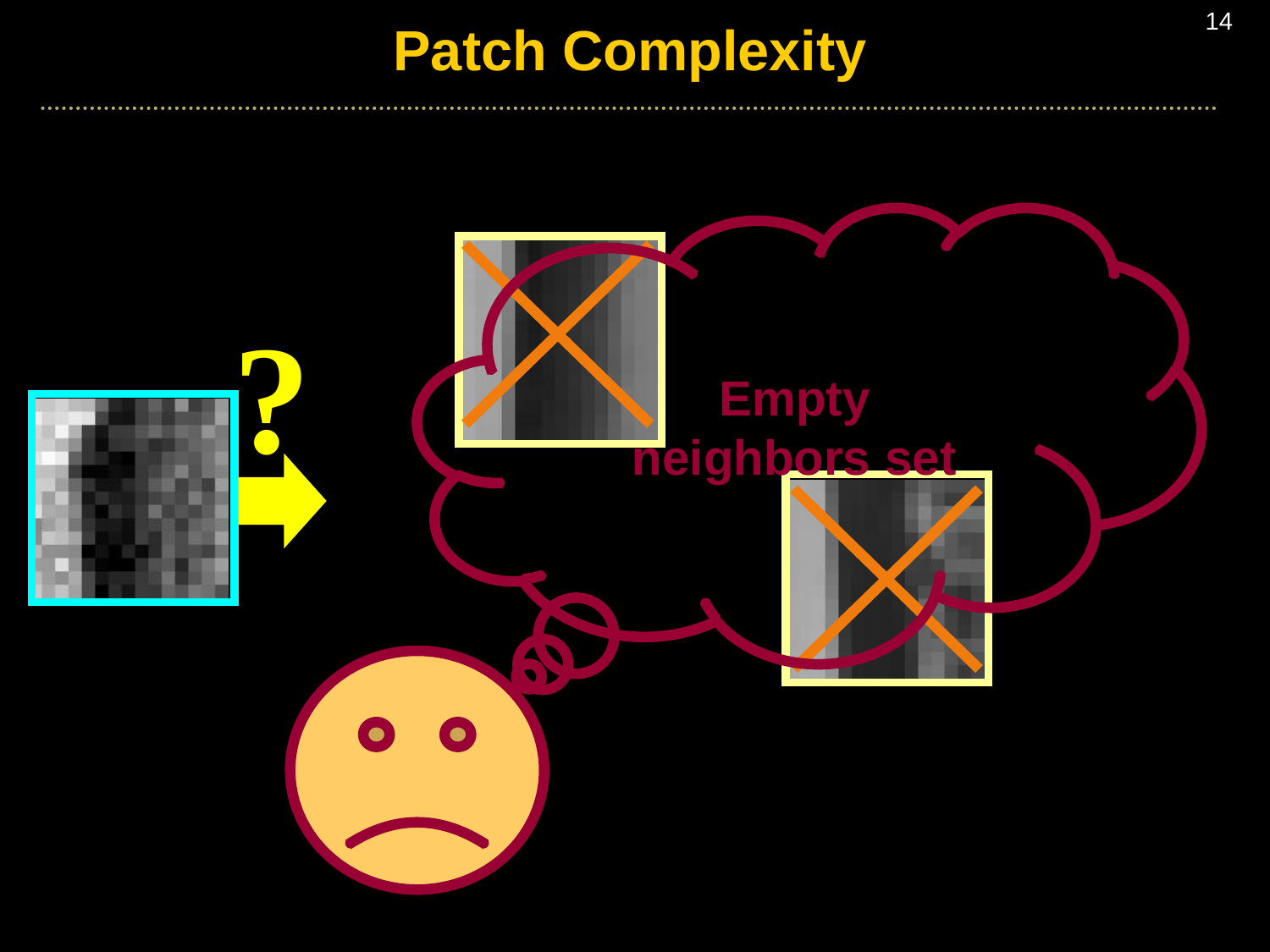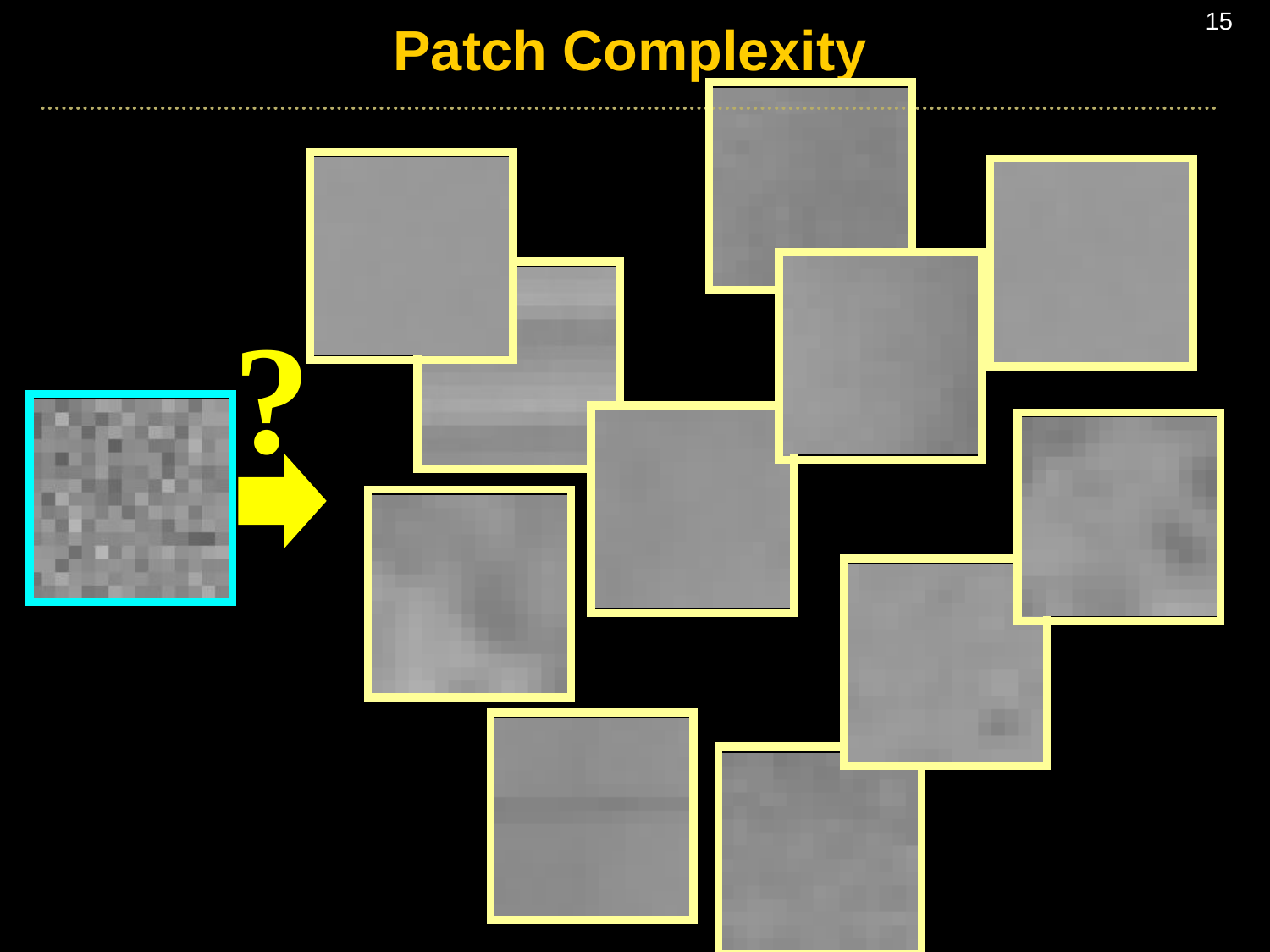## <sup>16</sup> **Patch complexity v.s. PSNR gain**

### *Law of diminishing return:*

**When an increase in patch width requires many more training samples, the performance gain is smaller.**

**Smooth regions:** *Easy* **to increase support,** *large* **gain** 



## **Textured regions:**

*Hard* **to increase support,** *small* **gain**

**Adaptive patch size selection in denoising algorithms.** *See paper*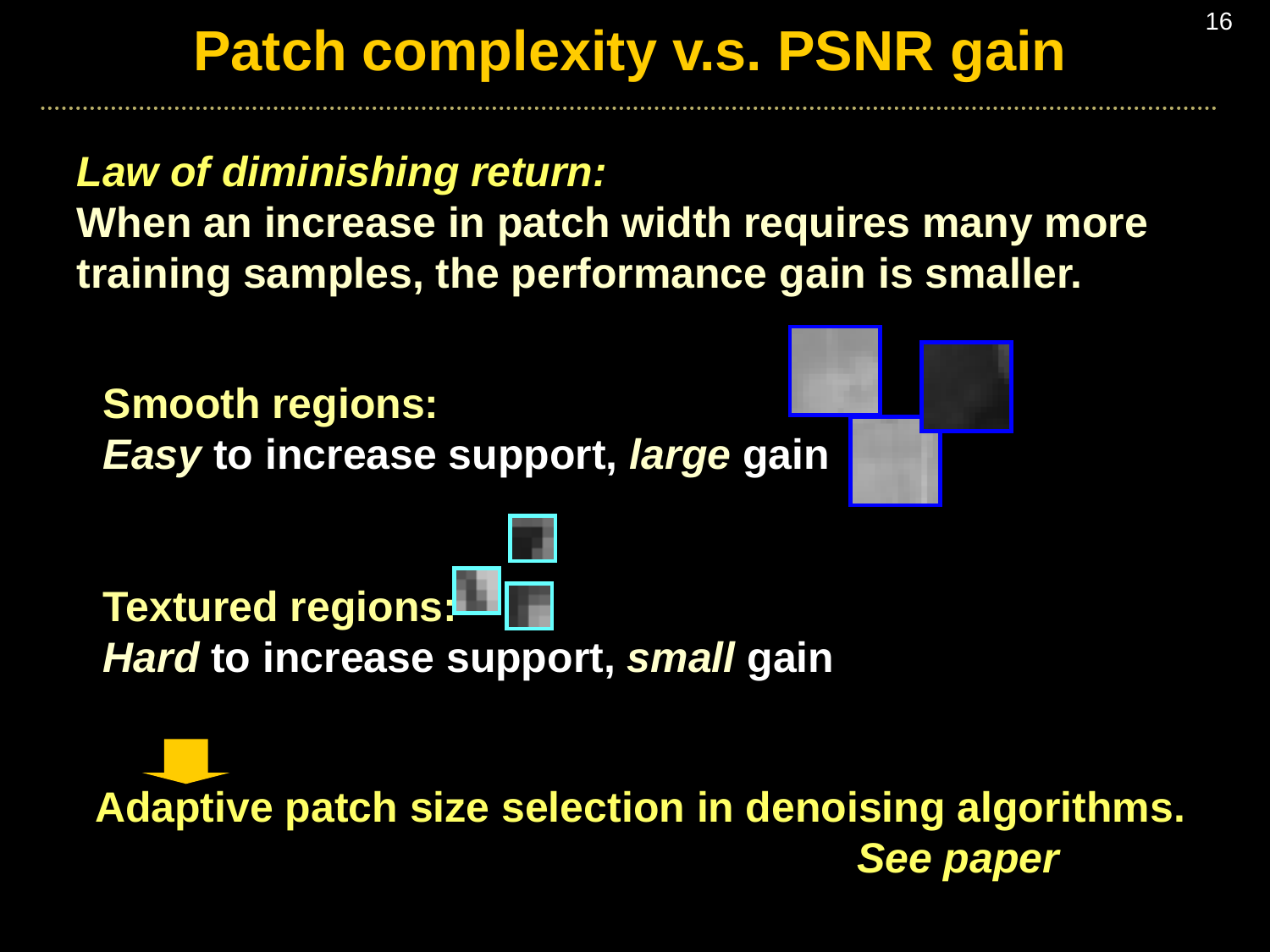### **Questions:**

### • *For non-parametric methods:*

 **How does the difficulty in finding nearest neighbors relates to the potential gain, and how can we make a better usage of a given database size?**

### • *For any possible method:*

 **Computational issues aside, what is the optimal possible restoration? Can we achieve zero error?**

**- What is the convergence rate as a function of patch size?**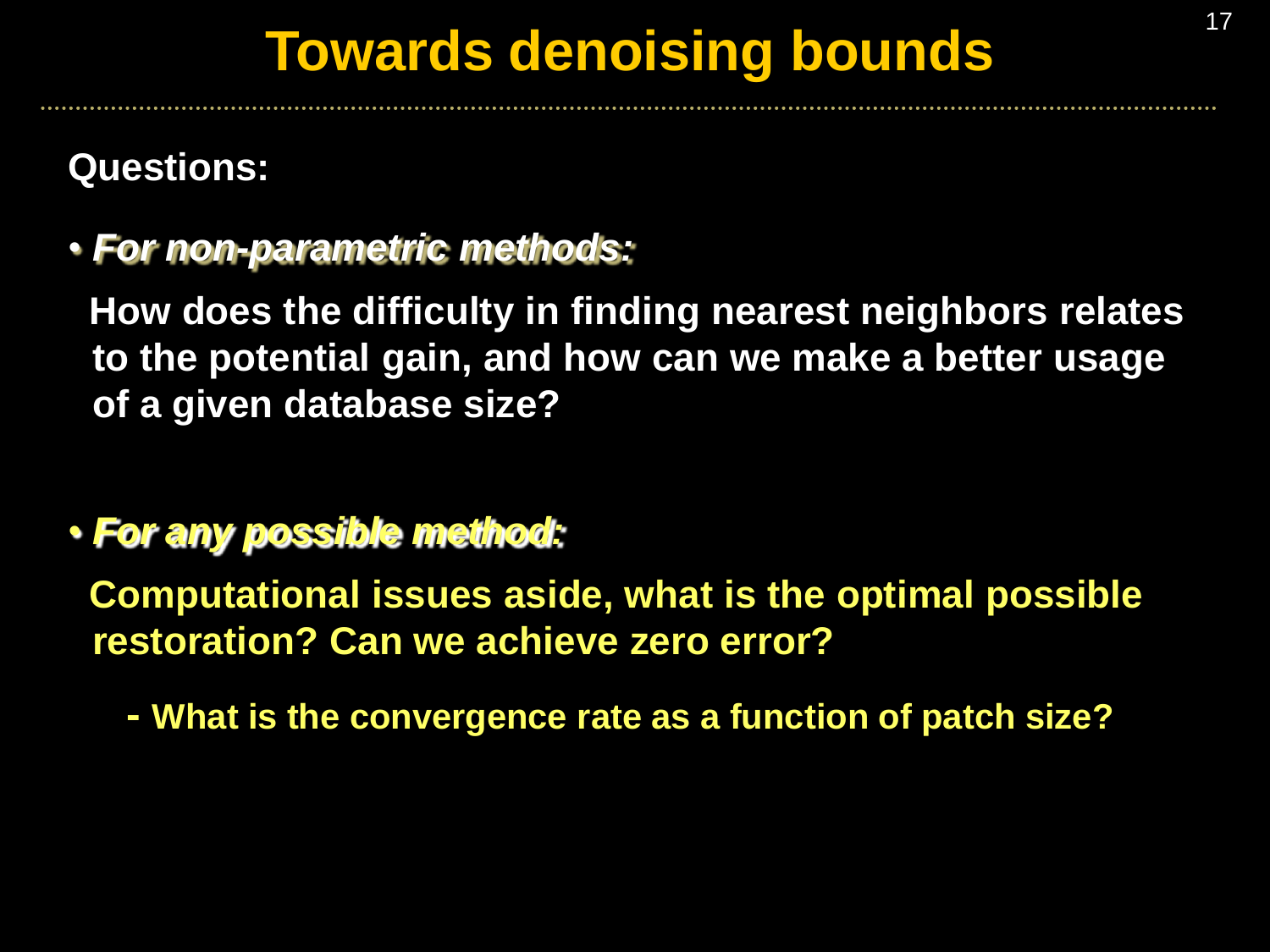**Image = random collection of finite size piece-wise constant regions**

**Region intensity = random variable with uniform distribution** 



**Best possible denoising: average all observations within a segment**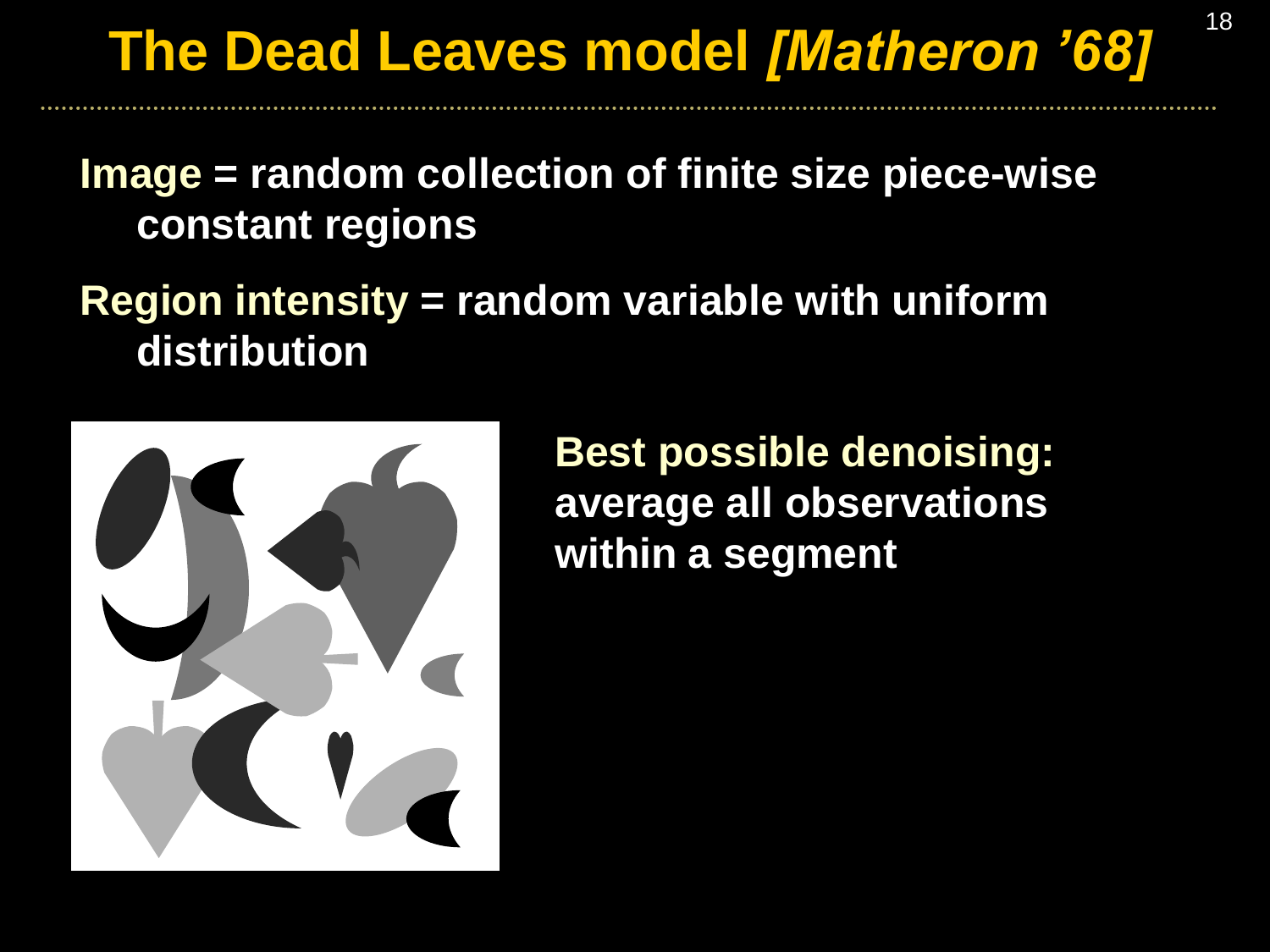## **Optimal denoising in the Dead Leaves model**



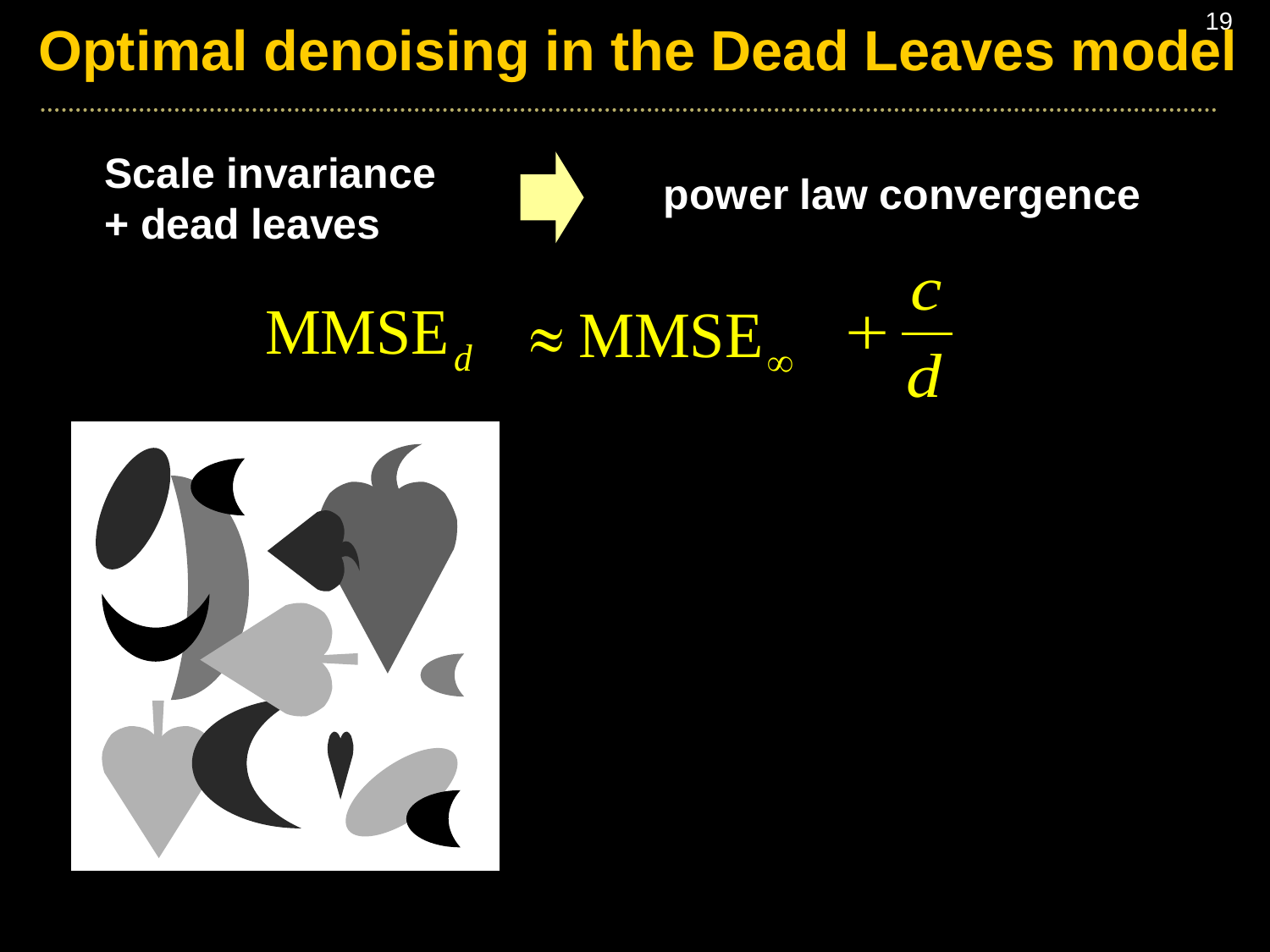## <sup>20</sup> **Empirical PSNR v.s. window size**

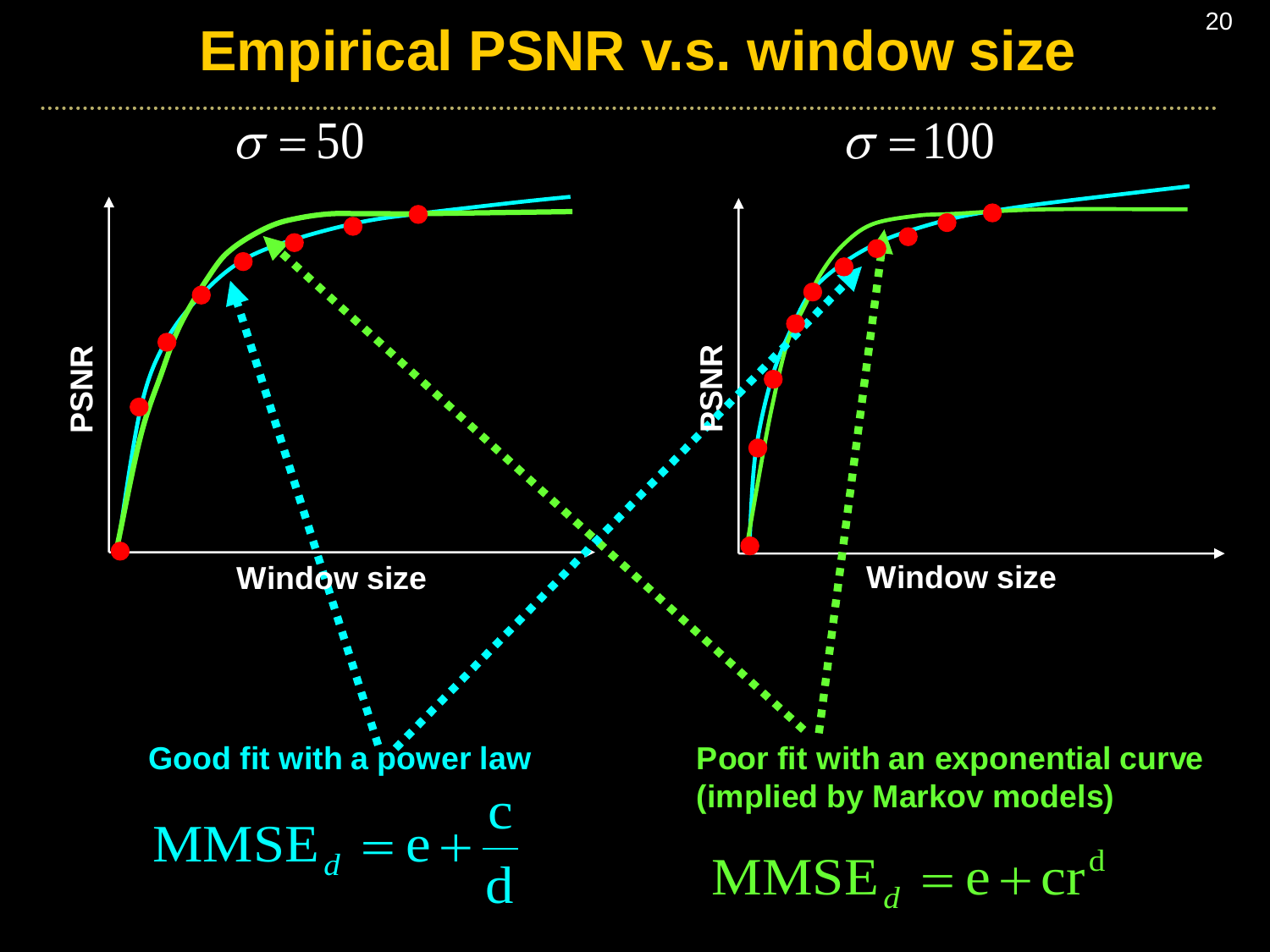## <sup>21</sup> **Extrapolating optimal PSNR**

*d c*  $\text{MMSE}_{d}$   $\approx$   $\text{MMSE}_{\infty}$  +

|                                           |  | 35 50 75 100        |  |
|-------------------------------------------|--|---------------------|--|
| Extrapolated bound $ 30.6$ 28.8 27.3 26.3 |  |                     |  |
| <b>KSVD</b>                               |  | 28.7 26.9 25.0 23.7 |  |
| BM <sub>3</sub> D                         |  | 30.0 28.1 26.3 25.0 |  |
| <b>EPI I</b>                              |  | 29.8 28.1 26.3 25.1 |  |

**Future sophisticated denoising algorithms appear to have modest room for improvement: ~ 0.6-1.2dB**